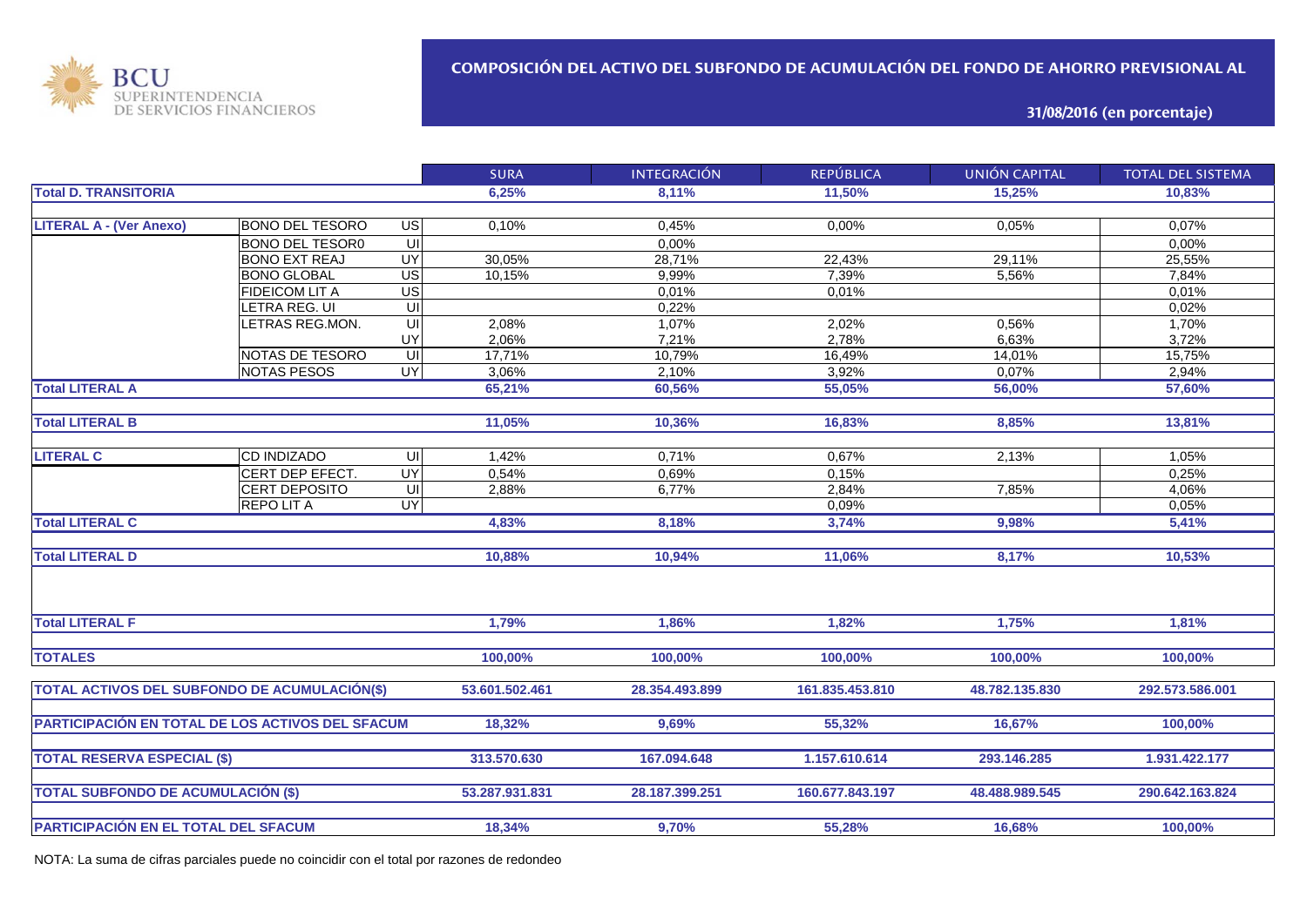# **A N E X O**

### **MAYOR O IGUAL AL 2% DEL SUBFONDO DE ACUMULACIÓN** *31/08/16* **DETALLE DE LOS INSTRUMENTOS QUE COMPONEN EL LITERAL A CON PARTICIPACIÓN**

| COMPOSICIÓN LITERAL 'A'                             |                             |                 |             |                       |  |  |
|-----------------------------------------------------|-----------------------------|-----------------|-------------|-----------------------|--|--|
| <b>TIPO DE INSTRUMENTO</b>                          | <b>INSTRUMENTO</b>          | <b>MONEDA</b>   | % S/ACT FAP | <b>TOT. SISTEMA %</b> |  |  |
| <b>BONOS DEL TESORO (BT - BL)</b>                   | <b>INSTRUMENTOS VARIOS</b>  | UI              | 0.00%       |                       |  |  |
|                                                     | <b>INSTRUMENTOS VARIOS</b>  | US              | 0.07%       |                       |  |  |
|                                                     | <b>SUB TOTAL</b>            |                 |             | 0,07%                 |  |  |
| <b>BONOS EXTERNOS REAJUSTABLES (BEUY)</b>           | BEUY 00060 R270405EUYF      | UY              | 5,21%       |                       |  |  |
|                                                     | BEUY 00060 R281215EUYF      | UY              | 6,14%       |                       |  |  |
|                                                     | BEUY 00060 R300710EUYF      | UY              | 7,37%       |                       |  |  |
|                                                     | BEUY 00060 R370626EUYF      | UY              | 4,94%       |                       |  |  |
|                                                     | <b>INSTRUMENTOS VARIOS</b>  | UY              | 1,89%       |                       |  |  |
|                                                     | <b>SUB TOTAL</b>            |                 |             | 25,55%                |  |  |
| <b>BONOS GLOBALES (BE)</b>                          | BE 00060 F271027EUSF        | $\overline{US}$ | 4,40%       |                       |  |  |
|                                                     | <b>INSTRUMENTOS VARIOS</b>  | US              | 3,44%       |                       |  |  |
|                                                     | <b>SUB TOTAL</b>            |                 |             | 7,84%                 |  |  |
| <b>FIDEICOMISOS FINANCIEROS (FA)</b>                | <b>INSTRUMENTOS VARIOS</b>  | US              | 0.01%       |                       |  |  |
|                                                     | <b>SUB TOTAL</b>            |                 |             | 0,01%                 |  |  |
| LETRAS DE REGULACIÓN MONETARIA CUPÓN 0 (LRM Y LRUI) | <b>INSTRUMENTOS VARIOS</b>  | UI              | 0.02%       |                       |  |  |
|                                                     | <b>INSTRUMENTOS VARIOS</b>  | UY              | 3.72%       |                       |  |  |
|                                                     | <b>SUB TOTAL</b>            |                 |             | 3,74%                 |  |  |
| LETRAS DE REGULACIÓN MONETARIA (LBUI)               | <b>INSTRUMENTOS VARIOS</b>  | UI              | 1,70%       |                       |  |  |
|                                                     | <b>SUB TOTAL</b>            |                 |             | 1,70%                 |  |  |
| <b>NOTAS DEL TESORO (NAUI)</b>                      | NAUI 0006000014EUIF20200610 | UI              | 2,04%       |                       |  |  |
|                                                     | NAUI 0006000016EUIF20190127 | UI              | 4,52%       |                       |  |  |
|                                                     | <b>INSTRUMENTOS VARIOS</b>  | UI              | 9,18%       |                       |  |  |
|                                                     | <b>SUB TOTAL</b>            |                 |             | 15,75%                |  |  |
| <b>NOTAS PESOS</b>                                  | NA 0006000008EUYF20200729   | UY              | 2,65%       |                       |  |  |
|                                                     | <b>INSTRUMENTOS VARIOS</b>  | UY              | 0,29%       |                       |  |  |
|                                                     | <b>SUB TOTAL</b>            |                 |             | 2,94%                 |  |  |
| TOTAL INSTRUMENTOS LITERAL 'A'                      |                             |                 | 57.60%      | 57,60%                |  |  |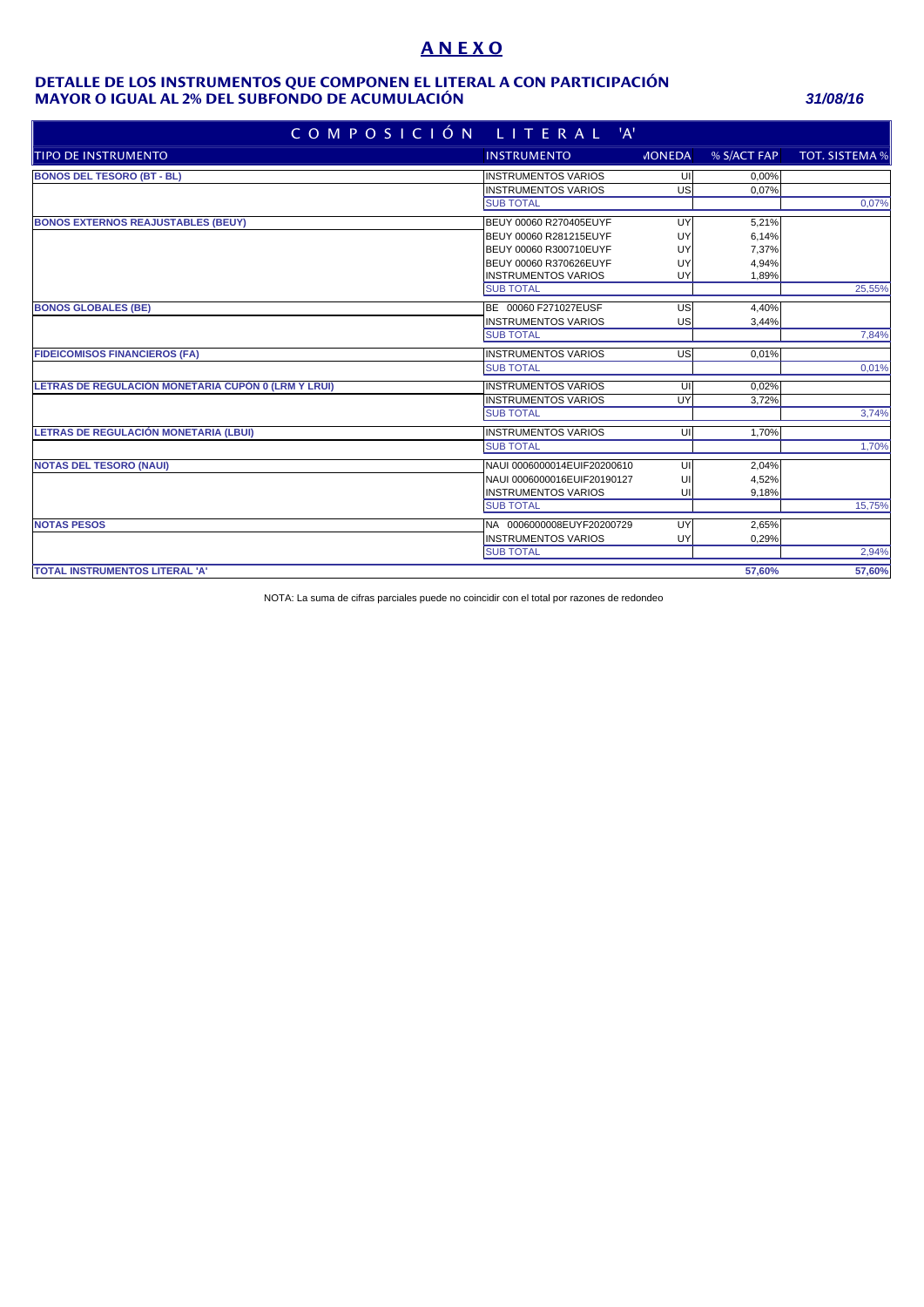

### **COMPOSICIÓN DEL ACTIVO DEL SUBFONDO DE RETIRO DEL FONDO DE AHORRO PREVISIONAL AL**

**31/08/2016 (en porcentaje)**

|                                                 |                        |           | <b>SURA</b>   | <b>INTEGRACIÓN</b> | <b>REPÚBLICA</b> | UNIÓN CAPITAL | <b>TOTAL DEL SISTEMA</b> |
|-------------------------------------------------|------------------------|-----------|---------------|--------------------|------------------|---------------|--------------------------|
| <b>Total D. TRANSITORIA</b>                     |                        |           | 9,43%         | 8,15%              | 10,10%           | 7,24%         | 9,44%                    |
|                                                 |                        |           |               |                    |                  |               |                          |
| <b>LITERAL G - (Ver Anexo)</b>                  | BONO DEL TESORO        | US        |               | 0,92%              | 0,03%            |               | 0,07%                    |
|                                                 | <b>BONO DEL TESOR0</b> | -UII      | 0.54%         | 0.06%              | 0,44%            | 1,02%         | 0,52%                    |
|                                                 | <b>BONO EXT REAJ</b>   | UY        | 5,56%         | 3,70%              | 2,90%            | 4,47%         | 3,59%                    |
|                                                 | <b>BONO GLOBAL</b>     | US        | 0,03%         | 0.14%              | 0.00%            |               | 0,02%                    |
|                                                 | LETRA REG. UI          | UI        |               | 0,23%              | 1,37%            |               | 0,88%                    |
|                                                 | LETRAS REG.MON.        | UI        | 11,34%        | 11,60%             | 17,95%           | 12,94%        | 15,78%                   |
|                                                 |                        | UY        | 23,65%        | 32,14%             | 7,25%            | 22,11%        | 13,57%                   |
|                                                 | NOTAS DE TESORO        | UI        | 15,80%        | 14,52%             | 19,84%           | 26,58%        | 19,89%                   |
|                                                 | <b>NOTAS PESOS</b>     | <b>UY</b> | 4,38%         | 3,27%              | 16,47%           | 2,08%         | 11,62%                   |
| <b>Total LITERAL G</b>                          |                        |           | 61,30%        | 66,59%             | 66,25%           | 69,20%        | 65,96%                   |
|                                                 |                        |           |               |                    |                  |               |                          |
| <b>LITERAL H</b>                                | CERT DEP EFECT.        | <b>UY</b> | 0,55%         |                    | 1,32%            |               | 0,92%                    |
|                                                 | <b>CERT DEPOSITO</b>   | UI        | 18,69%        | 16,02%             | 11,31%           | 13,43%        | 13,05%                   |
|                                                 |                        | UY        |               |                    | 0,98%            |               | 0,62%                    |
| <b>Total LITERAL H</b>                          |                        |           | 19,24%        | 16,02%             | 13,61%           | 13,43%        | 14,60%                   |
| <b>Total LITERAL I</b>                          |                        |           | 7,10%         | 6,71%              | 7,33%            | 7,14%         | 7,22%                    |
| <b>Total LITERAL K</b>                          |                        |           | 2,93%         | 2,54%              | 2,72%            | 2,98%         | 2,78%                    |
| <b>TOTALES</b>                                  |                        |           | 100,00%       | 100,00%            | 100,00%          | 100,00%       | 100,00%                  |
| <b>TOTAL ACTIVOS DEL SUBFONDO DE RETIRO(\$)</b> |                        |           | 9.114.911.919 | 3.828.308.969      | 37.846.164.139   | 8.963.356.429 | 59.752.741.456           |
| PARTICIPACIÓN EN TOTAL DE LOS ACTIVOS DEL SFRET |                        |           | 15,25%        | 6,41%              | 63,34%           | 15,00%        | 100,00%                  |